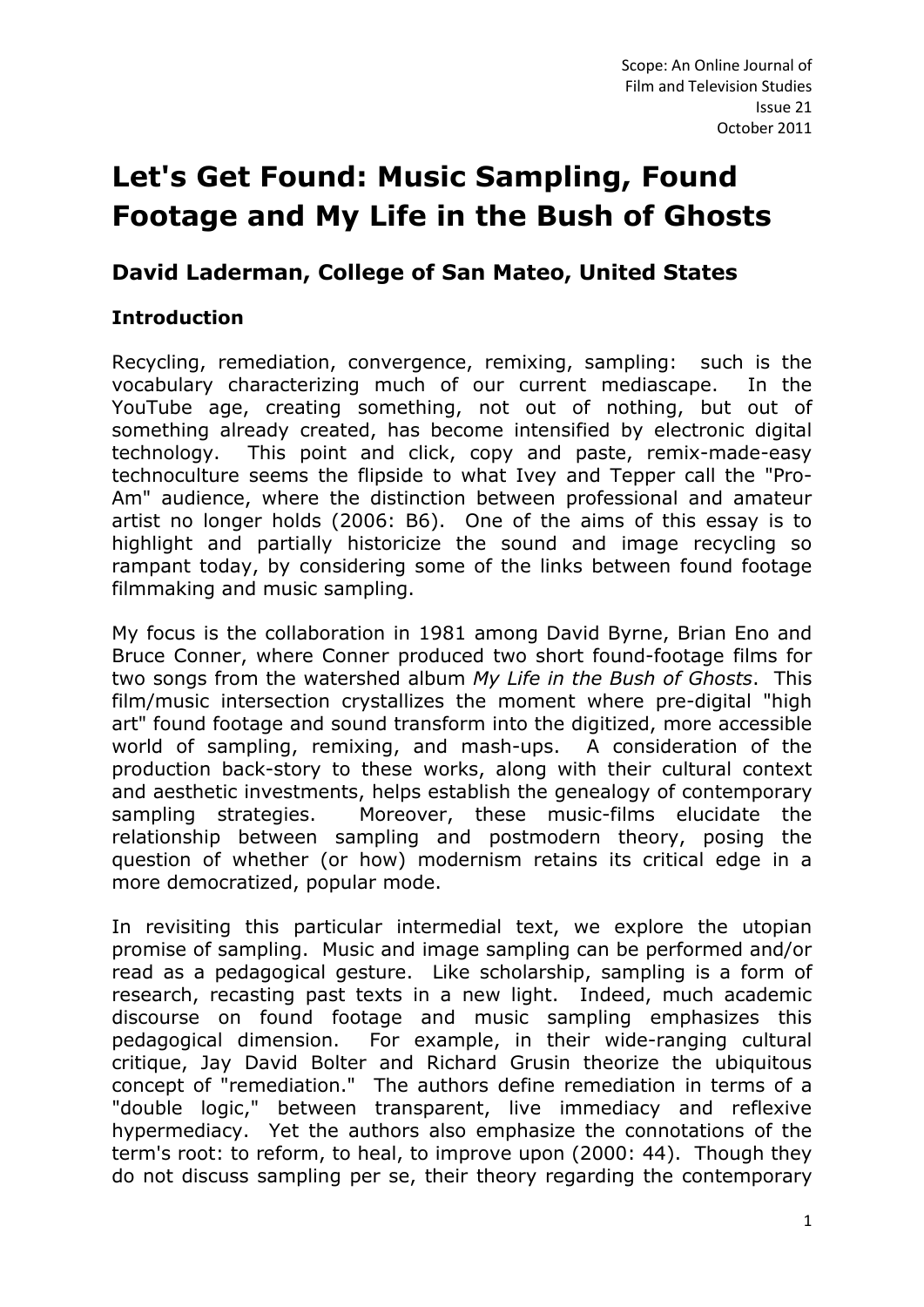

prevalence of remediation is built upon a metacritical relation: remediation implies that to recycle media is to study it.

All of which readily pertains to sampling, which seems more popular and accessible than many of the other media practices they discuss. Some of the following interpretations of sampling (whether sound or image) articulate the promise of pop pedagogy. Michael Atkinson characterizes found footage film as "akin to psychoanalysis—culture studies at its most therapeutic" (1993: 79), while Tricia Rose interprets hip-hop samples as "highlighted," challenging the listener to "know these sounds, to make connections" (1994: 89). In his ethnographic study of sample-based hiphop, Joseph Schloss unpacks the concrete ritualistic significance of "digging" into the vinyl archive (2004). Over twenty years ago, Stan Brakhage argued that, despite the initial impulse to "laugh superficially" at Bruce Conner's films, their essential gist is "commentary" (1989: 131, 143).

Of course, it would be naïve to idealize sampling across the board in this way. We know that context is everything, and in the context of commercial exhibition, such pedagogical potential often becomes diluted if not entirely undermined. Any pedagogical effect of sampling likewise depends greatly on the viewing and listening context, a tenuous circumstance at best to rely upon for reflexive reception. Since sampling is a form of assimilation, it is perhaps more vulnerable to avant-garde practices, both aesthetically and politically. According to Chuck Tryon, today's YouTube-driven movie mash-up culture, despite achieving a "critical intertextuality," always supports the "wider promotional culture" being parodied (2009: 155).

Beyond furnishing a fertile site for considering the pedagogical potential of sampling, the *Bush of Ghosts* films also invite a critical comparison between music and image sampling. Are there differences among assemblage, collage and sampling? How is music sampling typically deployed, in contrast to image sampling? How are the two forms of sampling received? What are the distinct characteristics of the operative interplay between repetition and difference? What happens, as in the case of the *Bush of Ghosts* films, when music and image sampling work together through the same text? Adrian Danks acknowledges the critical lacuna regarding sound in most found-footage scholarship (2006: 248). Yet even in the approaches to found-footage soundtrack he proffers, he makes no mention of music sampling. Despite its permeation of popular culture, such double-pronged sampling seems off the scholarly radar, which is why Conner's *Bush of Ghosts* films, produced 30 years ago, remain so provocative.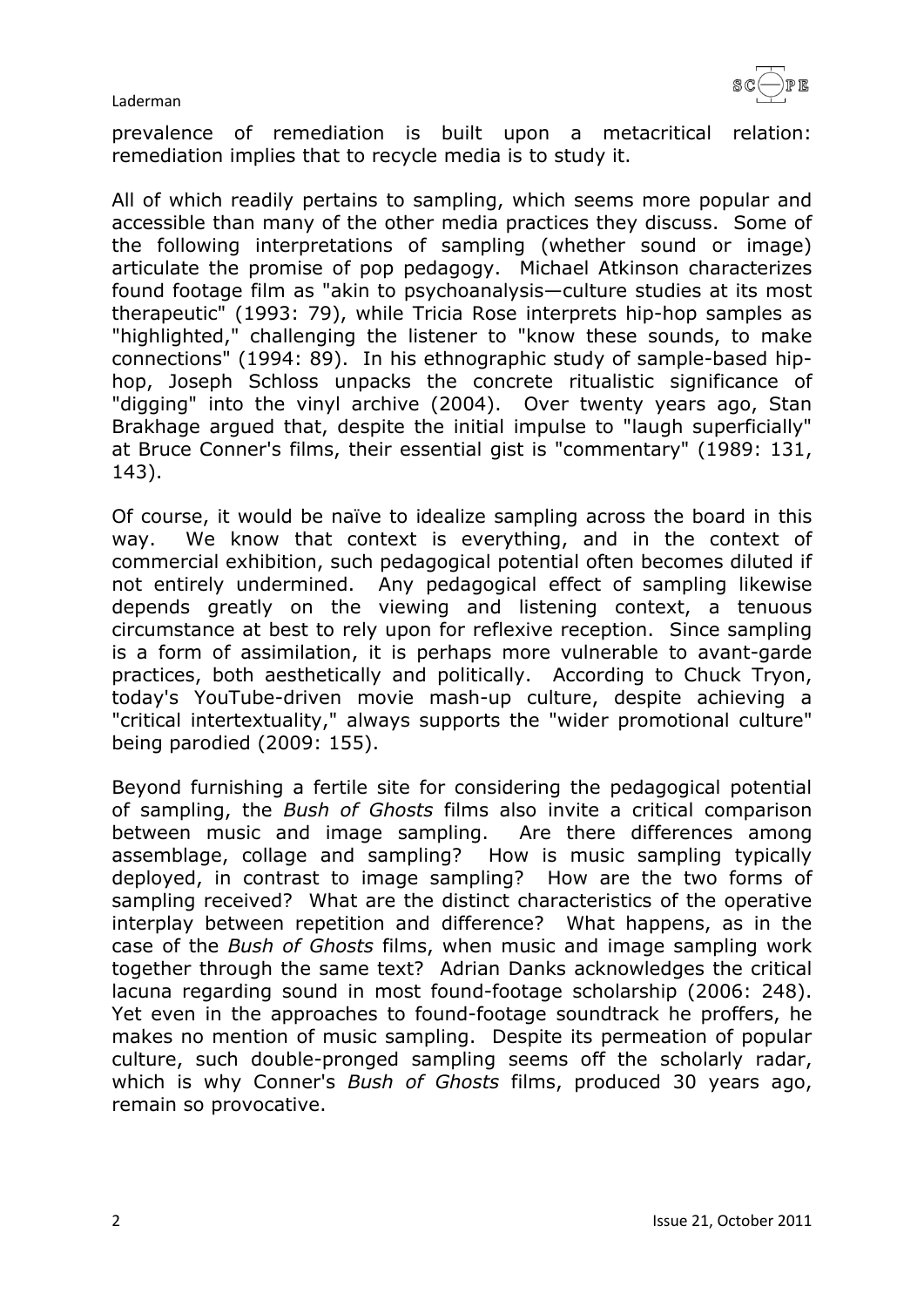



# **The Music**

The creators of the *Bush of Ghosts* album, Talking Heads frontman David Byrne and electronic musician Brian Eno, embody the advent of postmodernism: the re-inscription of avant-garde practices into more mainstream forms. The music on the original *Bush of Ghosts* LP therefore looks both forwards and backwards, spanning over 50 years of found sound experimentation, yet inaugurating (along with early hip-hop) the popularization of music sampling. Eno in particular had been collaborating on various found-sound projects throughout the 1970s.

Though not released until 1981, *Bush of Ghosts* was created in 1980, in between two landmark Talking Heads albums (both produced by Eno), 1979's *Fear of Music* and 1980's *Remain in Light* (the latter often considered the band's masterpiece). By integrating African and funk rhythms into their signature urban new wave sound, both albums represent a break from the band's previous work. Byrne and Eno wanted to push this envelope further. As reported on the website publicizing the CD reissue in 2006, Eno and Byrne, inspired by Borges, aimed to create an "imaginary culture" through music, by mixing various found voices into their own instrumental "soundtrack." In fact, many of the tracks had originated in recordings Eno began in New York in 1979, where he experimented with capturing (or sampling) vocals from radio broadcasts and mixing them with African-inspired rhythms. Byrne's contribution to the finished product, however, is distinctive, especially regarding the album's incorporation of sampled radio evangelists, which Byrne found "mesmerizing and exotic" and which "tapped into an older, weirder, more *Gothic* America" (Sheppard, 2009: 329).

Byrne and Eno were drawn to the idea of East meeting West, not as an idealized fusion, but as a deconstruction of the relation between the two binary terms. Eno describes *Bush of Ghosts* as "fourth world music," where diverse non-Western musical sources are "sympathetically" collaged to create "something danceable" (Tamm, 1995: 161). Such a deconstructive (rather than "new age") impulse is expressed in the cutting-edge primacy the work gives to sampling. Sampled voices take center stage on an album released just prior to the widespread availability of digital samplers, which, according to Nelson George, first hit the US market in 1981 (2004: 439). Byrne and Eno used analog technology (specifically two tape machines). The first machine dealt with found voices, including ethno-musicological field recordings, previously released Arabic compilations of Lebanese and Egyptian singers, and sundry religious and political radio chatter; the second dealt with their original music. The production of the music was likewise characterized by an innovative "sampling" approach to instrumentation: "percussion could mean anything, including objects that happened to be lying around in the studio" (Sheppard, 2009: 330). Musicians from diverse stylistic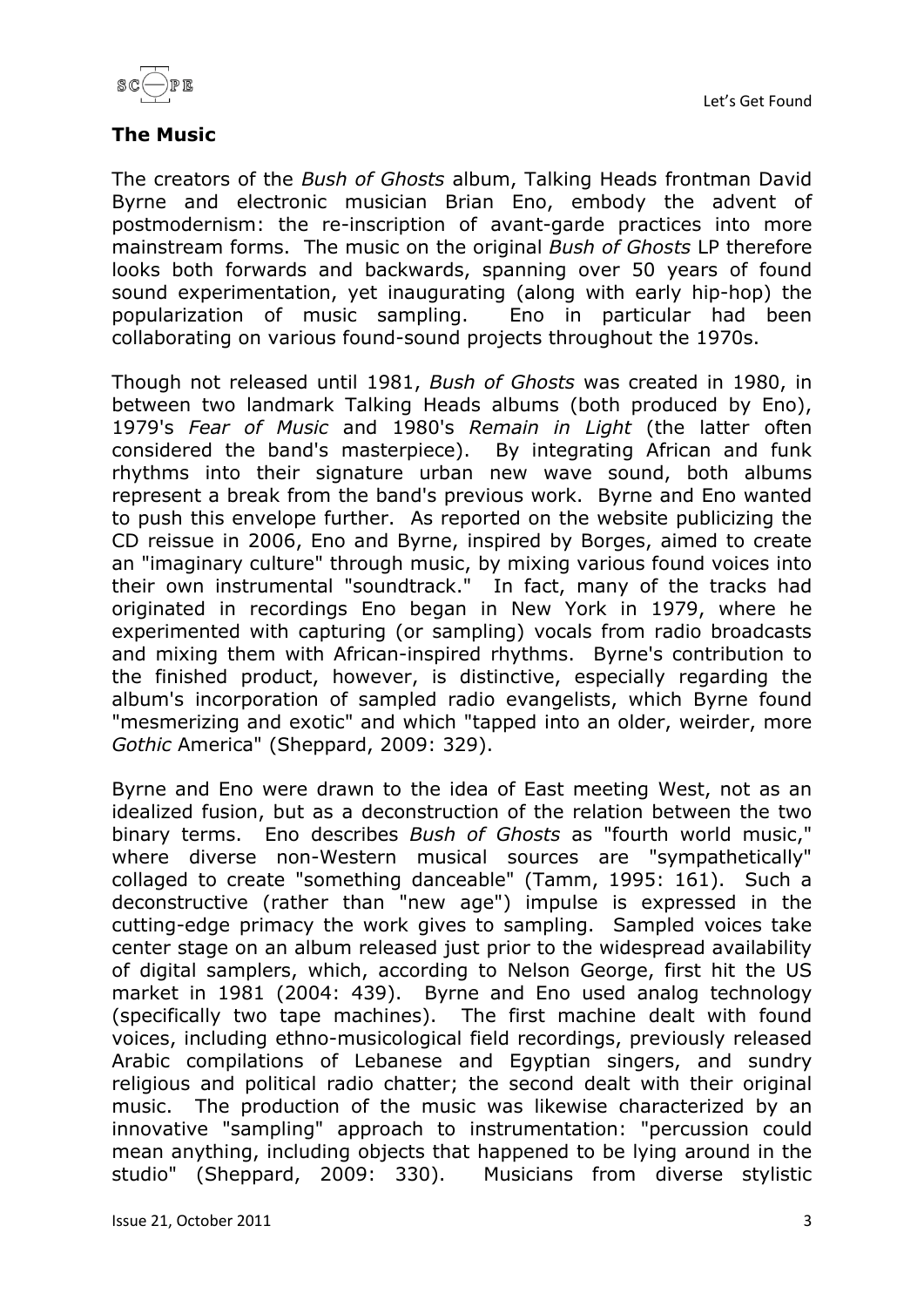backgrounds also passed through the recording sessions to contribute anonymously; that is to be "sampled." The real prophecy of *Bush of Ghosts*, however, is how it foregrounds sampling through the found vocals, thereby challenging conventional standards of creative authorship and authenticity. While some rock bands had previously used sampling and tape loops in a supplemental manner, here the sampled voices were the stars. According to the *Bush of Ghosts* website, some fans complained about being misled, since Byrne and Eno do not actually sing on the album.

*Bush of Ghosts* therefore ushers into popular music an entirely different register of possession and authenticity. On the *Bush of Ghosts* website, Byrne explains a kind of Derridean inversion: rather than emotions preceding and determining the production of a song, the song, for Byrne, can precede and determine the production of emotion. Thus, the sampled voices engender new emotional meanings, over and against their original intention and context, by virtue of being remixed. Like so much of sampling's prehistory (Marcel Duchamp, John Heartfield, John Cage, William Burroughs, Andy Warhol and Cindy Sherman all come to mind), such an approach to voice and music turns authenticity upside down and inside out. This approach has been most widely embraced by hip-hop music. Whether through the live turntablism preceding *Bush of Ghosts* or the flood of digital sequencers in its wake, hip-hop artists, according to Andrew Bartlett (2004), deploy sampling on almost every level of creativity and production, infusing it with historical and cultural authenticity. Indeed, the *Bush of Ghosts* website features a quote from Public Enemy's producer Hank Shocklee, acknowledging his debt to this music. Furthermore, critical essays posted by David Toop and Paul Morley celebrate *Bush of Ghosts*' ingenuity through reference to a catalogue of artists influenced by the album.

At the same time, a critical eye and ear should be brought to the "audiovisionary" discourse surrounding *Bush of Ghosts*. While the album represents a remarkable cross-cultural gesture in the wake of late-1970s Middle East political crises and the onset of the Reagan/MTV era, it also highlights the fact that white culture is the funnel through which other cultures must pass. *Bush of Ghosts* perhaps unwittingly recalls Edward Said's seminal notion of Orientalism, (with his book of that title originally published in 1978, three years before the album's release). According to Said, the term Orientalism designates the imperialistic practices and attitudes of the Occident toward the Orient. Brief discussion of this hugely influential theory sheds necessary light on the micro-politics of *Bush of Ghosts*'s conception and production. Said's distinction between "latent" and "manifest" Orientalism is particularly relevant here. Said argues that latent Orientalism is characterized by "unconscious positivity" and envisions the Orient in terms of "eccentricity," "silent indifference" and "feminine penetrability" (1978: 206). Thus, while *Bush of Ghosts*'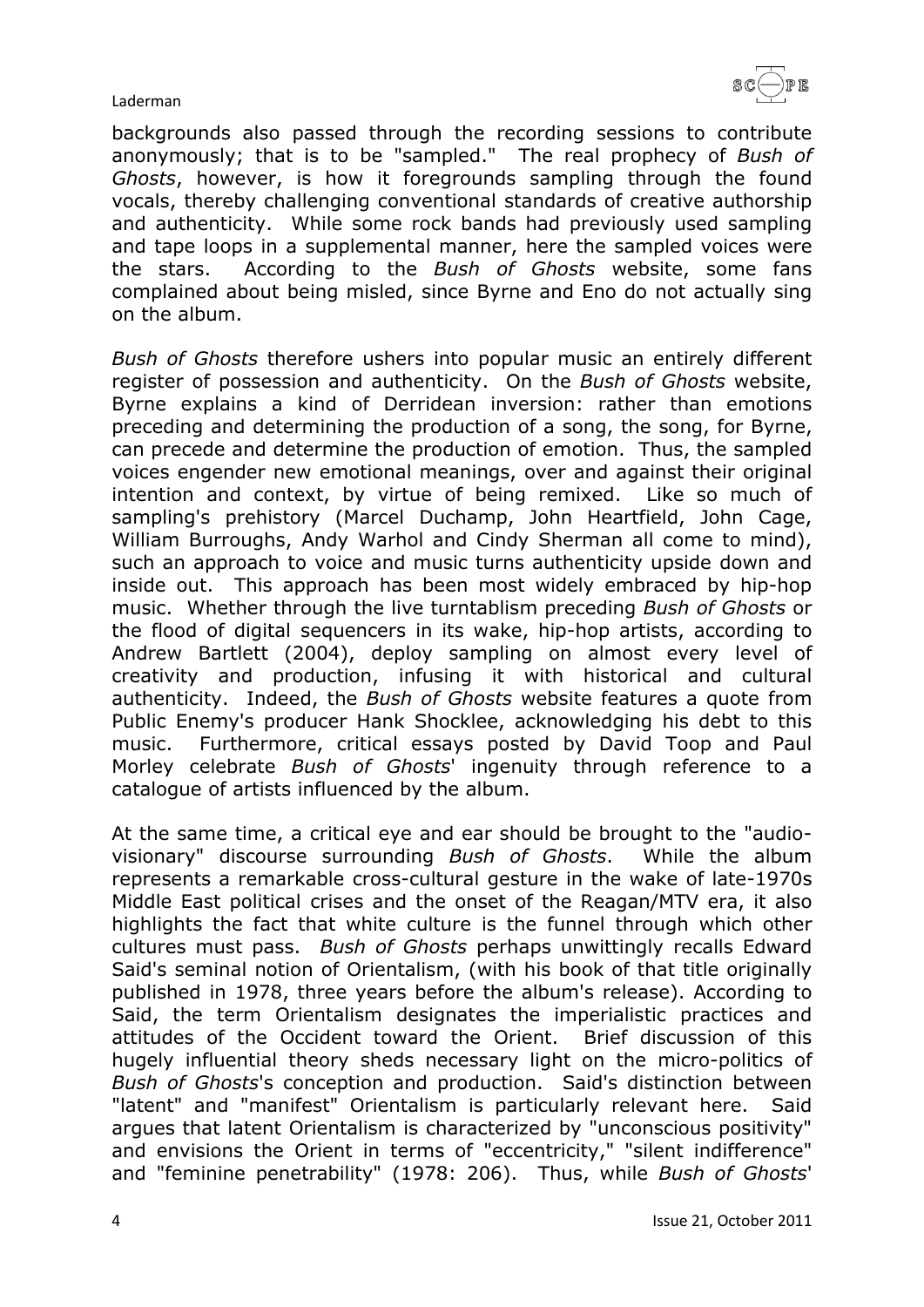

manifest Orientalism might be non-existent, its latent Orientalism represents a slippery but persistent thread. Later, discussing T.E. Lawrence's *Seven Pillars of Wisdom* (1922) and E.M. Forester's *A Passage to India* (1924) (not unrelated literary precursors to *Bush of Ghosts*), Said emphasizes how the Orient "must be made to perform" and how the Orientalist becomes the sympathetic agent ensuring such activity (*Ibid*., 238-239). Latent Orientalist links with *Bush of Ghosts* are apparent in the well-intended if ethnocentric mega-spectacle "We are the World" (1985). Can we imagine African musicians sampling Byrne and Eno speaking or singing, putting music to these samples, and then releasing the album to widespread accolades as a phenomenal intervention in the history of music production? Such a question is not meant to demonize *Bush of Ghosts* as neocolonialist, but rather to take note of (or not to repress) the Orientalist structures that exceed the designs of conscientious artists like Eno and Byrne. In this regard, the source of the album's title is revealing, which was borrowed from a 1954 African novel neither Eno nor Byrne had read but encountered after the album's completion. They simply liked the sound of the title and felt it captured the music.

On the other hand, there are some who would argue that in the contemporary cultural landscape, globalized and digitized, the concept of Orientalism is less relevant than it once was. For example, a more progressive angle on the concept behind *Bush of Ghosts* is theorized in Josh Kun's recent notion of "audiotopia," where music is understood to construct and deconstruct space, thereby remapping cultural and national identities (2005: 22-23). Adrian Danks tends to idealize the aesthetics of recycling as a truly democratic and globalizing practice, one that erases all kinds of boundaries and infuses public images and sounds with private meanings (2006: 242-244). While there is no doubt some truth to this perspective, one must ask, how does privilege figure in such privatizing of public domain (a phrase that suddenly has an unsettling neoconservative ring to it)? "Appropriation" sounds hip from inside hip-hop culture, but it also possesses an economic and racial subtext: Picasso sampling African art; Elvis sampling black music, exotica muzak sampling the tropics; Paul Simon sampling South Africa and Brazil.

In any case, beyond the way it reflects such geopolitical questions, *Bush of Ghosts* also anticipated many recent copyright battles waged against hip-hop artists and fake-trailer mash-ups. Back in the early 1980s, Eno and Byrne made every effort to get clearance for the sampled voices they used. Most contemporary theorists of digital sampling culture, however, do not take this position; they question copyright laws and see sampling as a legitimate challenge to corporate and government control of art. In an eloquent essay titled "The Ecstasy of Influence," novelist Jonathan Lethem argues that "all art is sourced," and that "digital sampling is an art method like any other" (2008: 42). From this perspective, it makes more sense to treat sampling as a "gift economy" rather than a market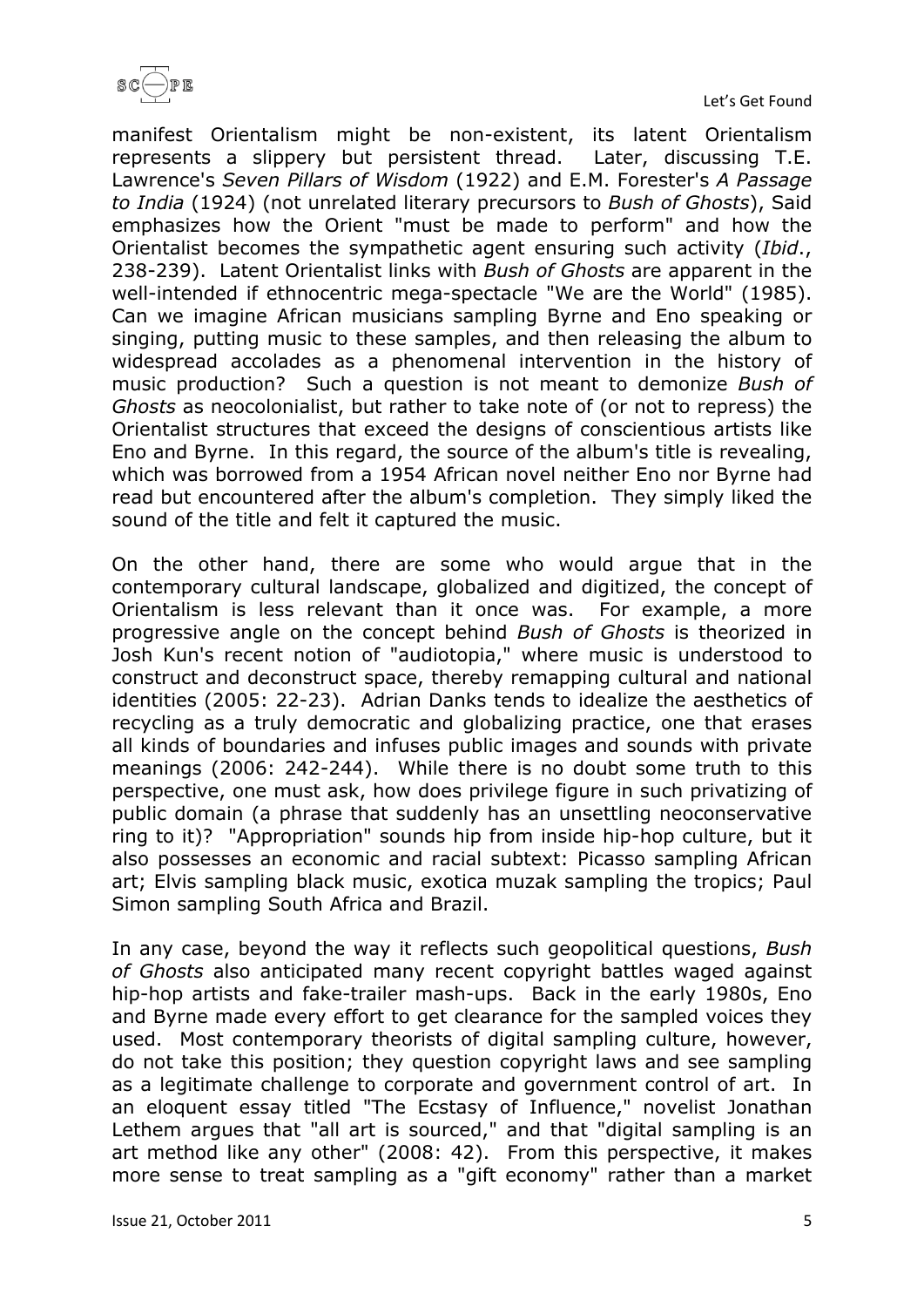

economy lorded over by "corrupt" new copyright laws. Sponsored by the corporate lobby and directed largely against hip-hop artists, these laws, Daphne Keller explains, continue to erode rights to fair use and First Amendment justifications for sampling (2008: 145). Kembrew McLeod defended the right to sample in the face of corporate control in his documentary *Copyright Criminals* (2009), which considers the unfairness of copyright law. However, *Copyright Criminals* itself became subject to a copyright lawsuit in 2010. Further analysis of copyright law and sampling is presented in Craig Baldwin's found-footage film *Sonic Outlaws* (1995), which explored avant-garde band Negativland's legal disputes with U2's record label. Brett Gaynor's documentary *RIP: A Remix Manifesto* (2008) proved even more controversial. Shrewdly taking a middle road, the *Bush of Ghosts* website invites consumers to become producers, granting legal access to download any two songs, remix them and then re-post them.

# **The Films**

According to Bruce Jenkins, Bruce Conner brought the modernist strategies of Cubism to film during the 1960s, a time when personal psychological cinema dominated both the avant-garde and the European New Waves. Instead of employing the avant-garde's first-person cinematic mode, or the pseudo-realism of Hollywood's third-person point of view, Conner's films work through a "second person" voice, addressing the viewer directly by "liberating the materiality of film" and "unmasking the ways in which meanings are constructed and conveyed in a culture" (Jenkins, 1999: 186-187). This conception also applies to Conner's approach to sound and music which, like his distinctive assemblage visual aesthetic, is founded upon "finding" new audio-visual mismatches.

Conner reportedly took special delight in putting images to music. During production of his most famous film, *A Movie* (1958), Conner was listening to Respighi's "Pines of Rome," which he decided worked as the soundtrack, perhaps yet another way he incorporated the filmmaking process into the film itself (*Ibid*.,: 189). Similarly, *Cosmic Ray* (1961) is a mystical, Cubist riff on a Ray Charles song. One iteration of Conner's *Looking for Mushrooms* (1959-67) features a Beatles soundtrack; while his *Permian Strata* (1969) combines footage from an early silent-era Biblical film with Bob Dylan's "Rainy Day Women #12 and 35," thereby punning the phrase "getting stoned" and highlighting Conner's subversive sense of humor.

It is therefore not surprising that V. Vale describes Conner as "the father of the MTV-identified music video" (2010: 224). Beyond these early popmusic films, Conner became involved in other audio-visual projects that anticipated today's sampling culture. One such example is the North American Ibis Alchemical Light Company, an experimental production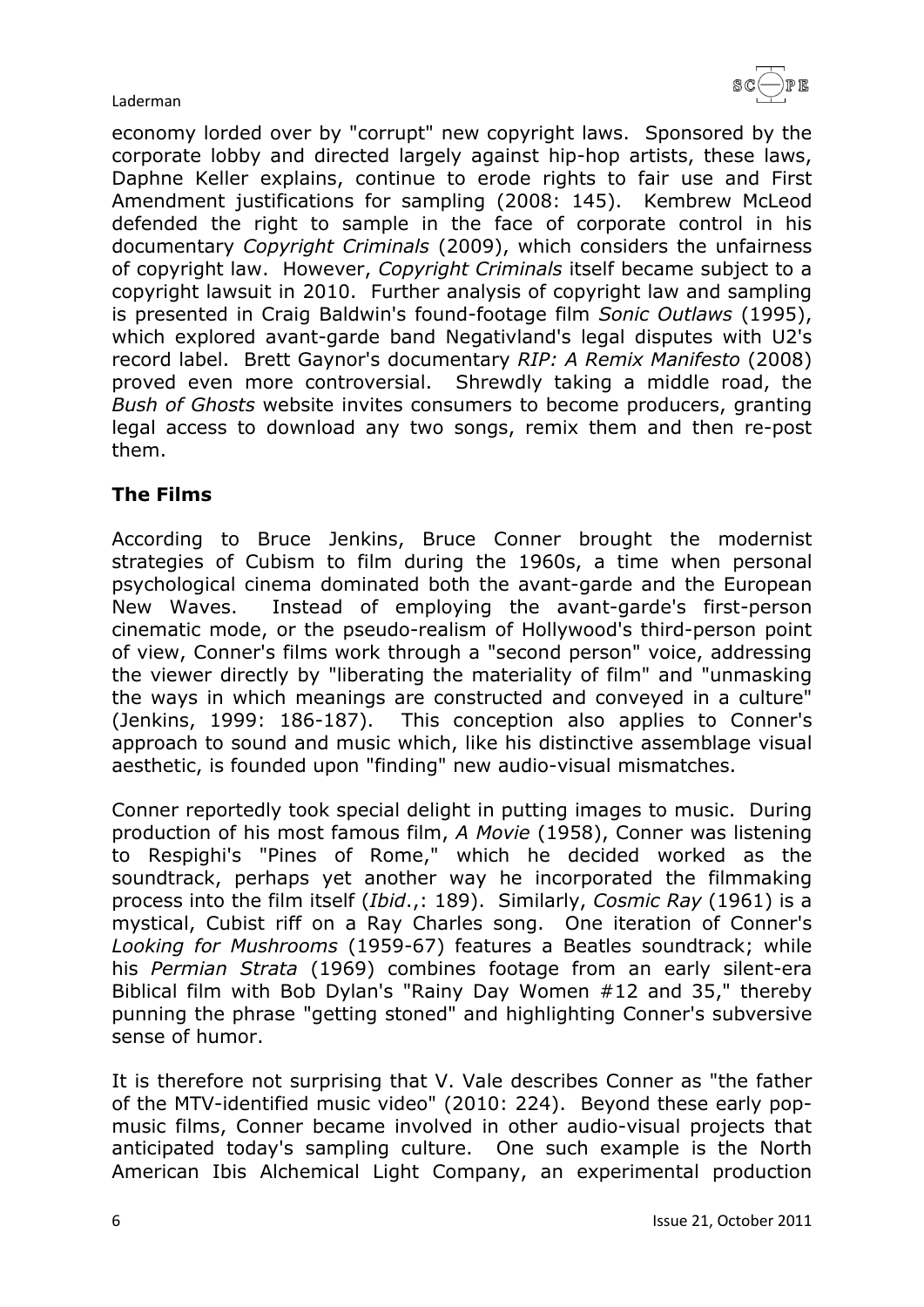

company in San Francisco committed to staging multimedia rock concerts using projected slides and films. As Jenkins reminds us, Conner's 1970s psychedelic phase reflects his long-held interest in "anti-movie" modes of exhibition and collaboration; *A Movie* was originally designed to be continuously projected as a loop, but this proved too expensive and cumbersome (1999: 189-198). In the next period of Conner's career, leading up to the *Bush of Ghosts* films, the collagist became an enamored (if over-aged) participant-observer of the Bay Area punk music scene, publishing photos of punk bands in the zine *Search and Destroy*. Musicinspired films continued to appeal to Conner's creative impulses. One of Conner's unfinished films was a documentary about the gospel group The Soul Stirrers, comprised mostly of live performance footage. The film apparently consumed Conner throughout the 1980s (the period after the *Bush of Ghosts* films), achieving in places what most of his other films do through collage: something "empty" or presumably disposable "becomes filled with a sense of presence: immanence, mystery, spirit" (Boswell, 1999: 82).

Long before *Bush of Ghosts*, Conner seemed destined to collaborate with Eno and Byrne. Conner had already made the performance film *Breakaway* with dancer Toni Basil in 1966. Fifteen years later, Byrne claims he and Eno conceived of the *Bush of Ghosts* music as a soundtrack to a television dance program featuring her work. During the 1970s, both Eno and Conner had worked separately with avant-garde musician Terry Riley, a pioneer in using tape loops and found sounds. Just prior to the *Bush of Ghosts* recording sessions, Eno produced new wave band Devo's 1978 debut album *Are We Not Men?* Later that year, Conner made a hilarious found-footage film to Devo's single "Mongoloid," keenly visualizing the band's campy retro-futurism.

It was one of Eno's engineers on the Devo album, Patrick Gleeson (an accomplished music composer in his own right), who introduced Conner to Byrne and Eno in San Francisco during the final mixing of *Bush of Ghosts*. Soon after the album's completion, Byrne invited Conner to make films to the first two songs, "America is Waiting" and "Mea Culpa." Reportedly, Conner worked entirely on his own, letting the music guide his assembling of the found images. Here we have an interesting instance of a filmmaker privileging the music over the images. Such would be the guiding principle behind the new music-video era, where songs would be creatively visualized to enhance revenues. *America is Waiting* premiered in 1982, not long after the launch of MTV. While the early MTV archive possesses its own reflexive (if innocuous) irony, the subversive pastiche of *America is Waiting* apparently went too far outside the box of conventional marketing acumen of the time. The record label opted not to purchase the *Bush of Ghosts* films for promotional purposes. Indeed, *America is Waiting* seems more in tune with the digital sampling culture of many years later.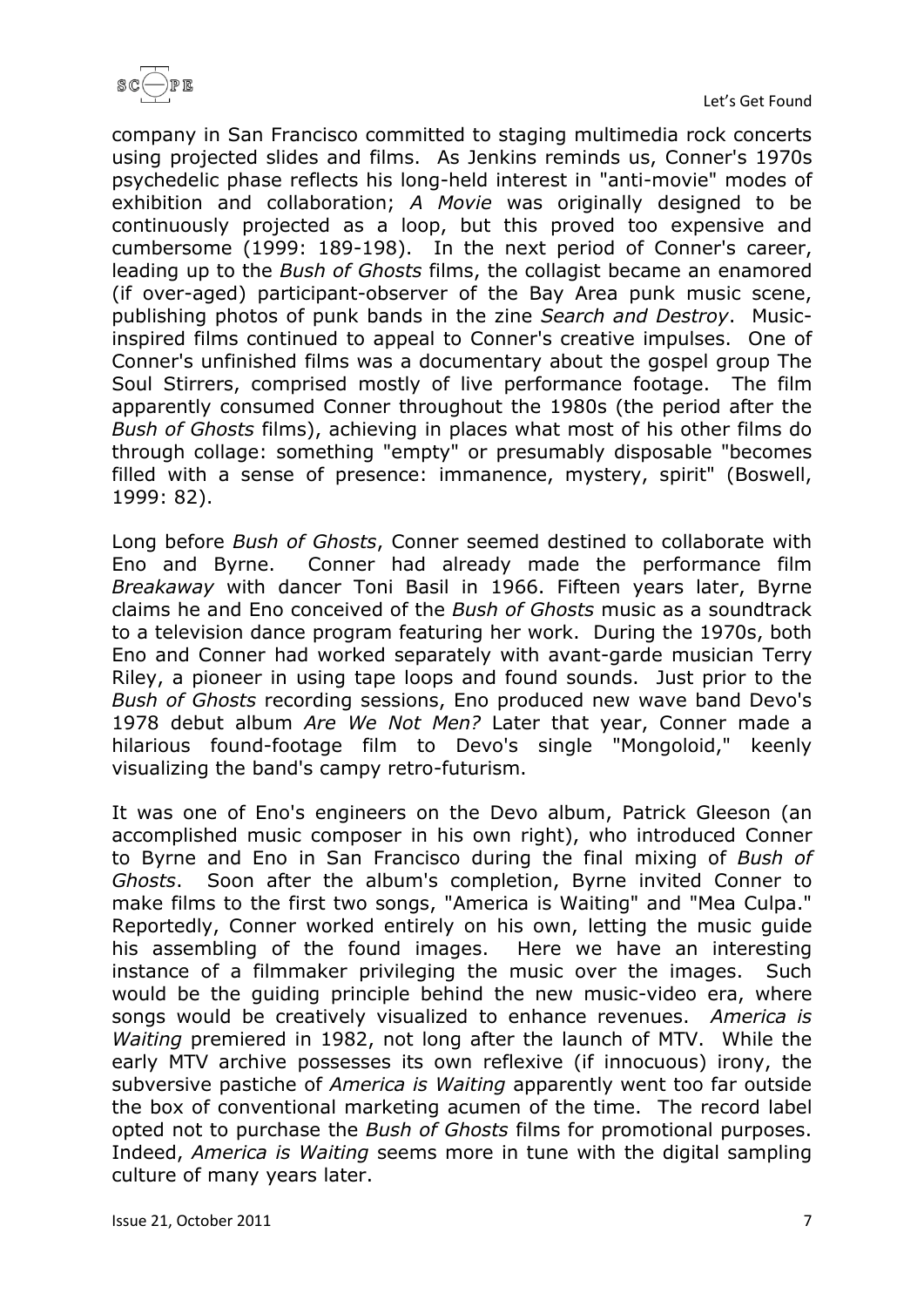

#### *America is Waiting*

There are a variety of impressive ways Conner's film visualizes the music. The key line that repeatedly loops throughout the song is "America is waiting for a message of some sort or another." Invoking an impatient, arrogant nationalism, the sampled voice likewise betrays a sense of anxiety. This latter connotation is reinforced by the somewhat melancholic keyboard melody that dances across a stumbling rhythm track comprised of scratchy, muffled electric rhythm guitar and a host of noisy percussion. The film captures some of this predominant scratchy percussion through the flicker effect and black frames Conner inserts throughout. Indeed, we might interpret the film's scratches, flicker effect and black frames as the "ground" into which Conner splices the found images, paralleling the music track's function as the foundation onto which Eno and Byrne dub the found voices.

The editing is also striking in its enhancement of the music. Eisenstein's legacy permeates the film. Intellectual and graphic associations drive Conner's approach to the discontinuous cutting, which at times matches quite precisely the rhythm of the music. Adrian Danks reminds us that Soviet montage is a crucial stylistic precursor of much found-footage cinema. More significantly, Danks rates Conner as the found-footage forerunner of the "rapid fire editing" that "simulates television remote control or the point and click hyperlink of the Internet" and that possesses a "musical precision of rhythm, motif and tempo" (2006: 244-249). At the same time, the film contains asymmetrical delays in some of the cutting, where one shot cuts to the next on the off beat. In other words, at some points the rhythm of the editing does not keep time consistently. Such asymmetrical rhythm can also be heard in the rolling snare-drum sound, which seems to stop and start at random. In this way, Conner creates a visual correspondence with the sense of the rhythm track tripping over itself, or stumbling forward. Even more dramatically than the found voices, Conner's approach to recycling this footage, found primarily from Cold War-era military and consumer culture, foresees today's remix aesthetic.

Looking more closely at the beginning of the film further elucidates some of these aesthetic dynamics. The first measures of the song are accompanied by an establishing shot of what appears an early Cold Warera radar station located in the desert. The second shot cuts to one of the radar instruments. Again, as the scratchy song stumbles through its repetitive rhythm, Conner uses a kind of looping jump cut on the radar instrument. This is reminiscent of Eisenstein's celebrated jump cut early in *Battleship Potemkin* (1925), where the frustrated sailor smashes the plate. There, Eisenstein expands time, rendering the gesture symbolic, also foregrounding the role of editing in expressing the revolution. Here, Conner reinvents such a jump cut by emphasizing its looping quality: time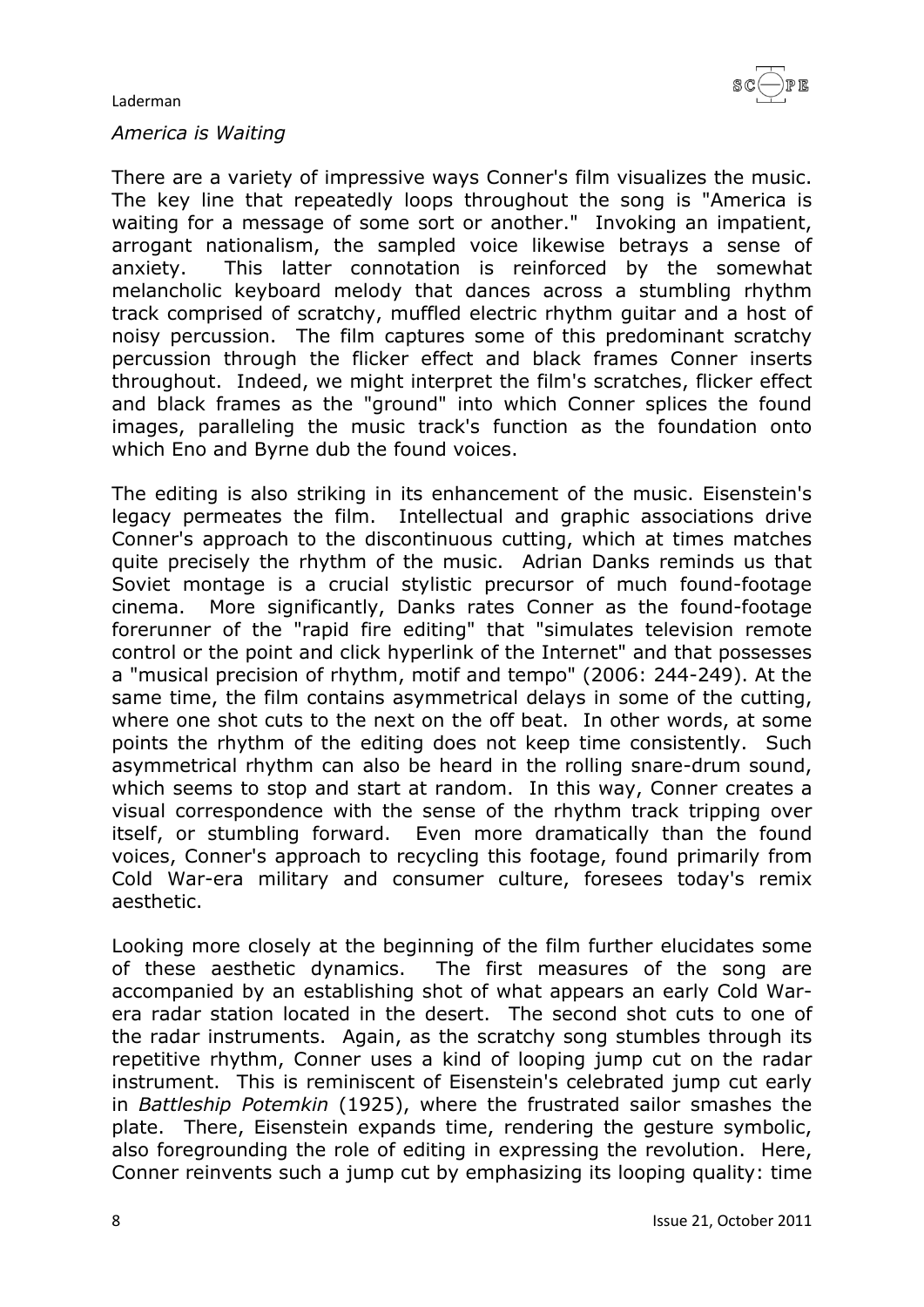

becomes almost hyper-condensed, generating a brief sense of droning repetition (the radar rotating all day). Equally important, and in contrast with the Eisenstein jump cut, is the sense of glitch, of something going wrong. From this angle, we can likewise contrast Conner's looping jump cut with those popularized by Godard, which are equally reflexive but involve a playfully anarchic form of storytelling. Conner's looping jump cut applied to this particular found footage becomes a kind of camp exposition, exaggerating the image of the instrument so that we question it, or at least see it with some detached humor. It likewise doubles for the electronic assemblage driving the music, which is highly mechanized on the one hand (pre-electronica) but also subject to fits and spasms, to differences within the repetitions.

As mentioned above, Conner introduces in this first sequence the black flashing flicker effect that recurs throughout the film and that works so effectively with the music. This flicker effect should be viewed in relation to the decontextualizing impulse underlying sampling. Inserting these single black frames according to the music's rhythm becomes not merely a reflexive gesture (its more typical effect in avant-garde films), but more importantly an icon of the space of sampling, the "someplace else" or new context for the sampled materials. In other words, the flicker italicizes the fact that these images are found, sampled. It therefore seems appropriate that the film's initial black flickers transition to a shot of the nation's capital, accompanying the first utterance of the song's sampled refrain: America is waiting for a message.

Here Conner deploys another technique that meshes effectively with the audio sampling. Using reverse motion on the American flag blowing in the wind, Conner renders the flag blowing first in one direction, then the opposite. This suggestion of circular motion clearly serves as political commentary: it implies that American leadership is contradicting itself, or going in circles. This image captures the looping quality of both the music's rhythms and sampled voice. The emphasis is now less on glitchy differences within repetition and more on the kinship between repetition and propaganda or dogma: as words and images are repeated, they become ideology, ideas accepted as truth. The remix strategy of both the found image of the flag and the found voice *about* the flag ironically exposes the flippant circular logic that often characterizes the manufacturing of patriotism.

*America is Waiting* continues to develop such notions with a densely layered assemblage of 1950s Cold War imagery. Again, let our starting point be the sampled voice:

*Taking it again, again, again*

*Well we ought to be mad at the government not the people*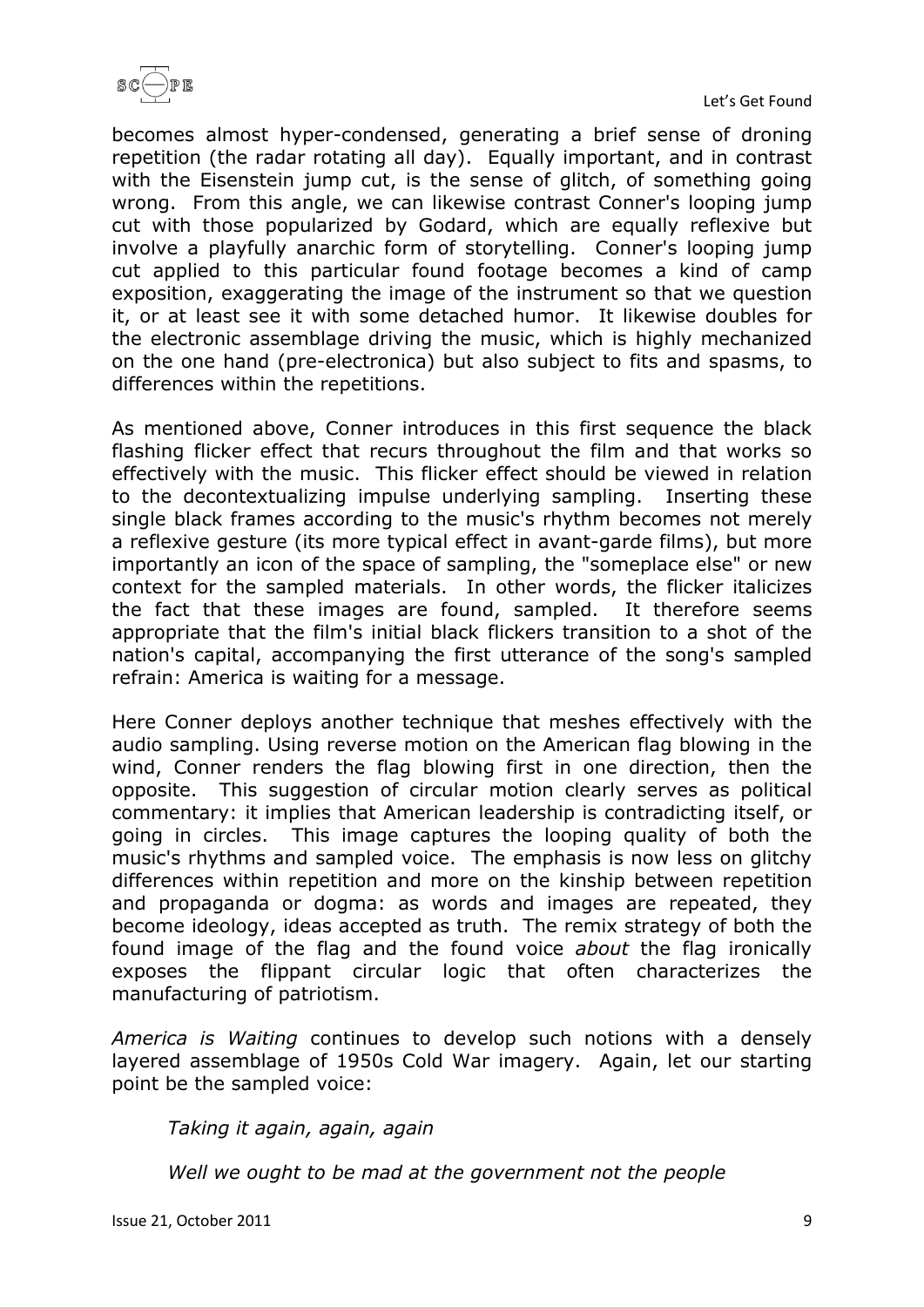*I mean what're you going to do?*

*No will whatsoever, no will whatsoever*

*Absolutely no honor or integrity*

*I haven't seen any citizen stand up over there and say hey wait a second.*

As suggested by these lines, and by my previous commentary on its opening, *America is Waiting* invites the viewer to experience a sardonic double-take on communications technology, consumer society, patriotism, militaristic grandstanding and the culture of war. Though the source of this sampled voice is reacting to the 1979 Iran hostage crisis (discussed further below), Conner digs into the soil beneath the surface of such seemingly reasonable indignation by stringing together a vast array of 1950s cinematic detritus that poetically reveals much about the formation (chronologically and structurally) of American national and cultural identity. Danks identifies the 1950s era (or more broadly, postwar through mid-1960s) as the most commonly utilized archive for foundfootage film art, since much of contemporary America's subconscious seems to reside there (2006: 243). One striking montage sequence later in the film links the promotion of deodorant with shock therapy. A further memorable scene includes flashing snippets of Hollywood cowboys intercut with eerie, high-contrast images of soldiers training into bunkers. Another intercuts a bouncing-needle and measuring dials with boys straight out of *Leave it to Beaver* playing with war-game toys.

Near the end of the film, Conner superimposes question marks across footage of American citizens reciting the Pledge of Allegiance (Silva, 2010). Such a gesture becomes yet another way Conner sketches provocative links between the early chapters of the Cold War, and its reboot during the early Reagan years. While the music on *Bush of Ghosts* (and "America is Waiting" in particular) engages a collage ethnography of contemporaneous political inflections, Conner adds a visual richness by performing a collage archeology, one that asks us to hear these captured Reaganomics/New Right audio blips in relation to shattered, remixed images from the Eisenhower worldview. It is worth mentioning that a kind of feature-length version of *America is Waiting* came out a year later, namely Kevin Rafferty, Jayne Loader and Pierce Rafferty's *The Atomic Cafe* (1982). Comprised entirely of archival footage that recorded the emergence of the nuclear arms race, *The Atomic Cafe* remains a seminal cult film for its black humor and "sampling" approach to music and documentary film clips. The film also dialed into both the contemporaneous punk sensibility and the anti-nuclear arms movement that haunted Reagan's early grandstanding. A few years later, Michael Rogin's book *Ronald Reagan, the Movie* (1988) provided further evidence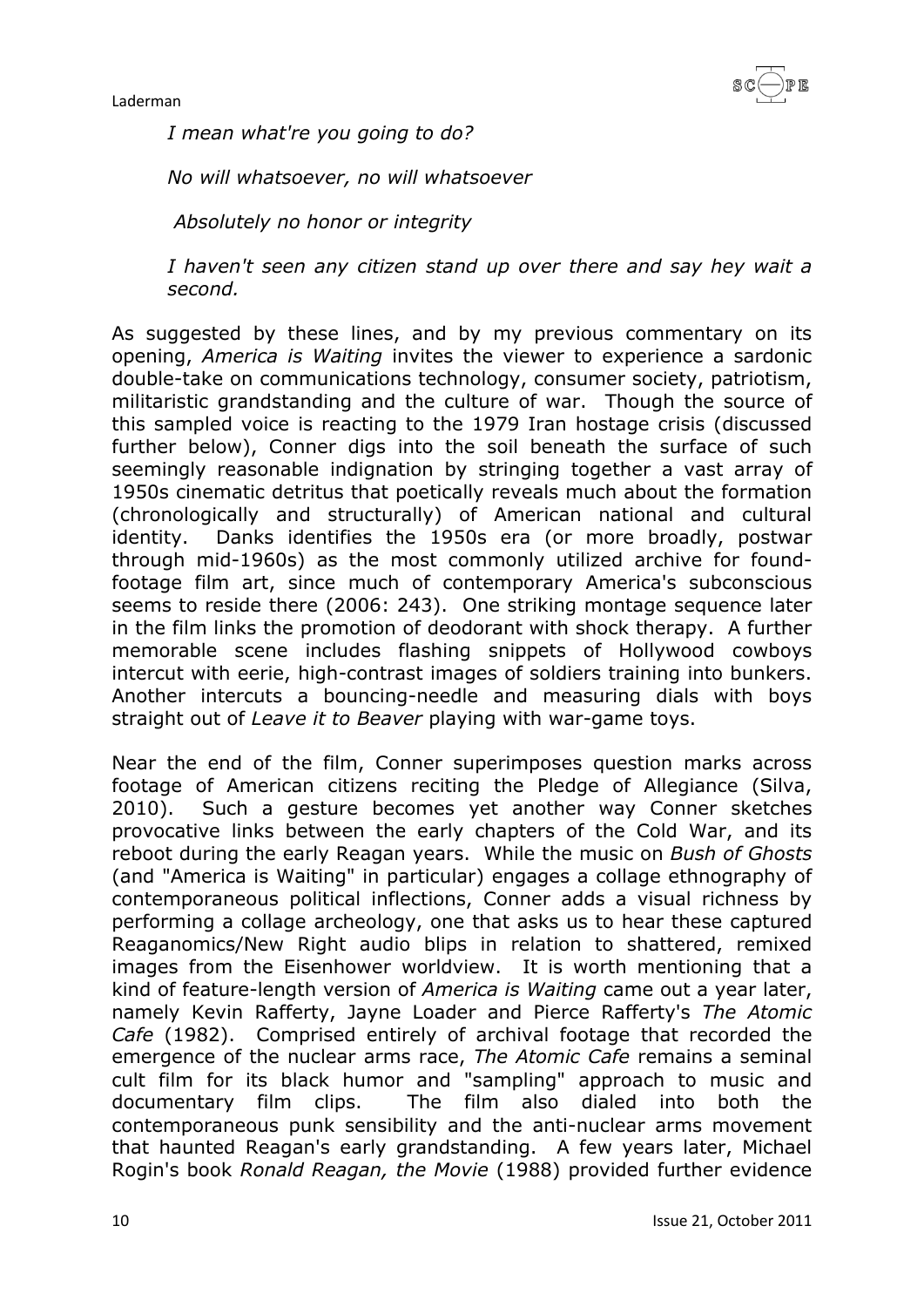

that Reagan's political persona was constructed from a "sampling" of his previous acting roles in Hollywood Cold War films.

Watching *America is Waiting* today, one is likely struck by how the film seems to remix sounds and images not only from the past (1950s and 1980s) but also from its future, especially our post-9/11 Patriot Act culture. The film parades unofficial, even unconscious images from the so-called war on terror. On this note, it is worth recalling an incident surrounding the initial release of the album. One of the original 11 songs, "Qu'ran," was built around samples of Algerian Muslims chanting from the Koran. In deference to a request from a British Islamic organization, which considered the piece blasphemous, Byrne and Eno agreed to omit this song for the LP's second pressing in 1982 (the initial CD release in 1986 contained "Qu'ran," though later editions did not). With hindsight, it might seem that Byrne and Eno were bowing to censorship, abiding by religious institutional authority just as they abided by the rules of copyright. Viewed in context, however, Byrne and Eno's gesture seems ahead of a different curve. Rather than play the Eurocentric sampling game and collect "data" freely in the name of Art, they display a notable respect for restrictive religious tenets with which they probably disagree. Despite my earlier speculations about its latent Orientalism, the album also clearly engages a progressive, or at least open-minded, sense of inclusion. In this way, both their decision about "Qu'ran" and the album as a whole articulate a world-music paradigm that does not assume Western attitudes, implicitly celebrating secularism and unbridled appropriation. If Byrne and Eno were intuiting tense relations between the West and Islam (the Intifada, Iran/Contra, the fatwa against Salman Rushdie, numerous armed conflicts, 9/11, and the Danish cartoon controversies were all to come), Conner too was intuiting the viral nationalism of the George W. Bush regime, which, after all, makes Reagan and Eisenhower seem rather moderate.

## *Mea Culpa*

"America is Waiting," the album's lead song, is followed by "Mea Culpa," which features the scrambled looped refrain, "I made a mistake," sampled from an anonymous radio broadcast exchange between what the liner notes gloss as "an inflamed caller and a smooth politician." The other sampled singing voice evokes non-Western spiritual chanting. According to Eno biographer David Sheppard (2010), the identity of the original source of this vocal remains elusive, as this track is one of the earliest songs begun by Eno, dating back to 1979 and evolving through numerous remixes and reinventions. Sheppard speculates that this vocal might be something Eno recorded late at night in New York on his wide-band radio, effected or slowed down; or possibly something added by one of the many ad hoc musicians who contributed to earlier versions of album tracks, but went uncredited. Built around the idea of conceding guilt and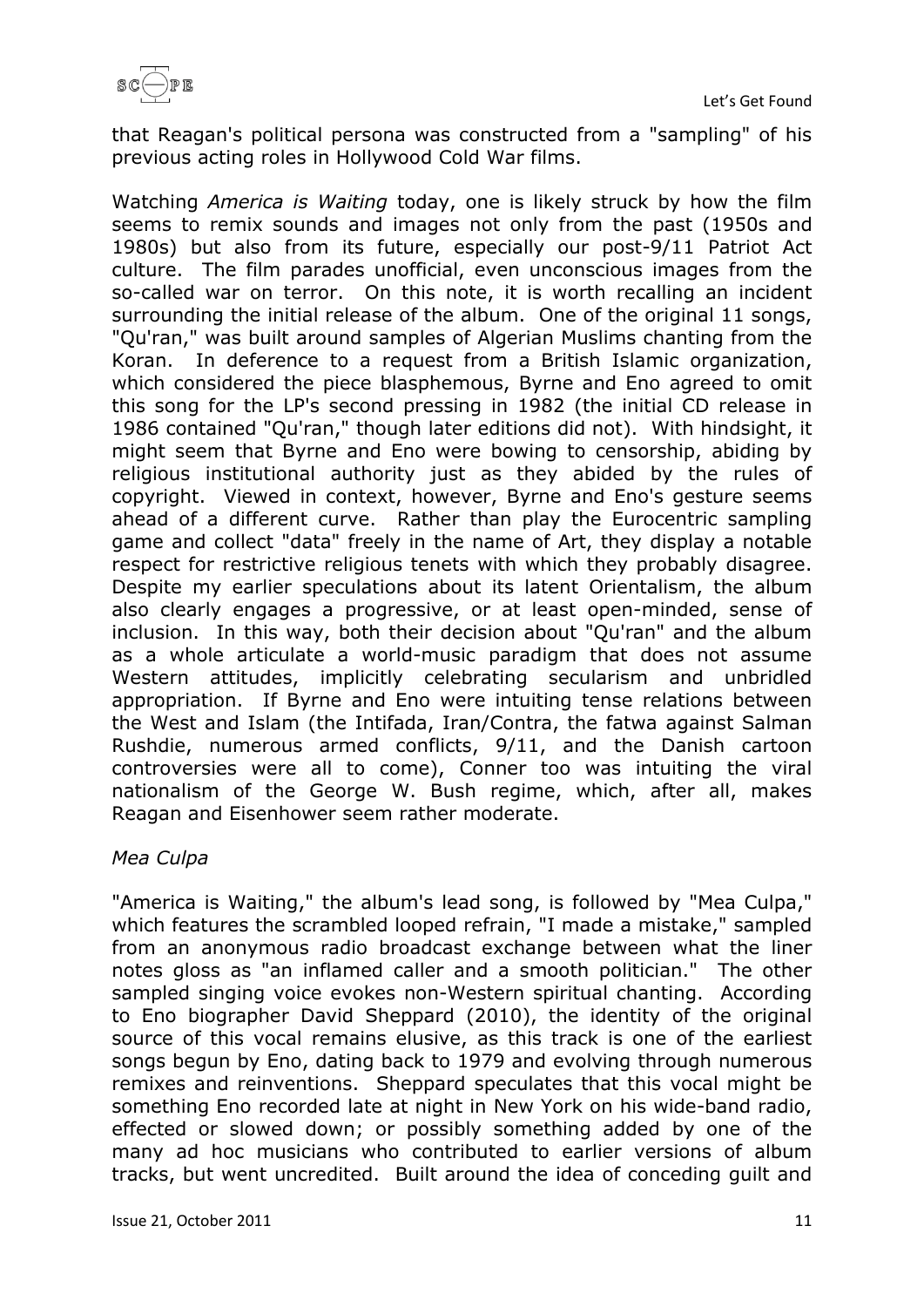asking forgiveness, this song might be understood as an answer to "America is Waiting." The song's haunting Middle Eastern melody and steady groove become a soothing counterpoint to the neurotic bounce and reactionary pitch of "America is Waiting."

It therefore makes a certain aesthetic sense that Conner's film for "Mea Culpa" is substantially more abstract than *America is Waiting*, utilizing what appear to be educational science films detailing the movements of sub-atomic particles, or possibly electronic currents. Containing further examples of the flicker effect and high-contrast black and white, Conner's *Mea Culpa* achieves a subtly optimistic suggestion of East/West reunion. Additionally, the subversive, ironic edge so blatant in *America is Waiting* seems more covert in *Mea Culpa*. As the scrambled, looping voice of apology starts the song, Conner begins with a simple white square (a frame within a frame) against a black flickering space. As the song's seductive rhythm track begins, this square rotates into a line which itself rotates into a point, playfully morphing dimensionality itself. Once the drumbeat begins, this single point proliferates into many, all gliding in asymmetrical patterns. Part of the film seems to be a diagram of electrical currents in a light bulb; at one point positive and negative (plus and minus) signs appear. Molecular dots seem to be dancing to the music; some imagery suggests heat rising. The interplay between the two found vocals (one a subterranean low-end chant, the other a highend scrambled confession) is rearticulated in Conner's rendering of images originally intended as scientific, into highly abstract and mystical images. A pulsating solar image concludes the piece, in which a white circle radiating rays of dots displaces the square images that open the film, perhaps intimating an evolutionary movement from the hard geometric lines of science and enclosure to a more organic and open form.

This play of darkness and light (or circle and square, or positive and negative) that permeates *Mea Culpa* can be situated within Conner's larger body of work. Such formalized duality, according to Peter Boswell, is not a "static" black and white world, but rather one full of ambiguity and tensions. Especially through the lens of *Mea Culpa*, we can appreciate how this "struggle between dazzling illumination and tenebrous obscurity" becomes a high-contrast vision that does not reveal easy narrative polarities. Unlike the filmmaker's "high-density narratives," where fragments of recognizable footage both encourage and discourage narrative sense (this would be *America is Waiting*), *Mea Culpa* is more exemplary of Conner's "optical overload," which I take to mean a more abstract approach characterized by "high-density mark-making." The result, like *Mea Culpa*, is a "highly structured" state of "perpetual flux." Boswell even links this "shadow play" aesthetic to Conner's elusive and self-reflexive persona, where he enters the bright spotlight of one artistic medium, only to disappear and re-emerge someplace else (1999: 26-27).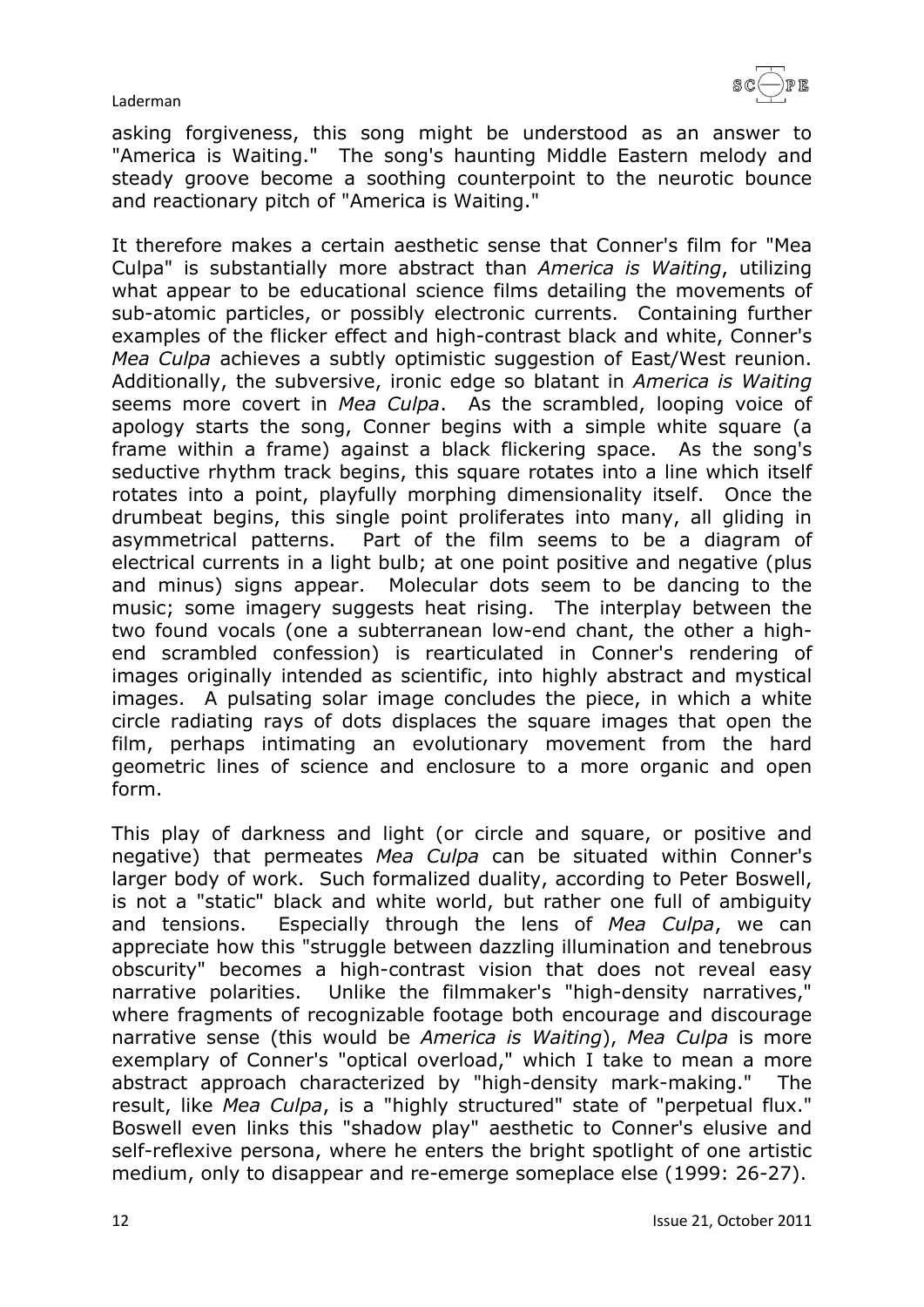

Indeed, one might link the abstract graphics of *Mea Culpa* with the very abstraction defining digital (as opposed to analogical) representation itself, where source information becomes transformed into a numerical series of binary oppositions (zeroes and ones). Whether by design or default, *Mea Culpa*'s imagery evokes the look of the process of digital reproduction. At the same time, it lucidly demonstrates how such abstract "0/1" visuals can challenge Western notions of knowledge especially when accompanied by such an alluring, hybridized music track. *America is Waiting* overflows with potential symbolism due to the provocative remix of its plethora of analogical, culturally-grounded found footage. *Mea Culpa*, in contrast, is harder to speak about, more primal and primary, comprised of non-representational yet highly evocative figures. [\[1\]](http://www.scope.nottingham.ac.uk/proof/laderman#1)

# **Conclusion**

One thing confirmed by Conner's *Bush of Ghosts* films is how irony underlies much film and music sampling. The very act of sampling a sound or image seems to depend intrinsically on the critical, often humorous distance essential to irony. Such irony helps render sampling more commercially palatable to postmodern media and culture, but it also contributes to the potential pedagogical effect described earlier. Hearing sounds and seeing images recontextualized becomes an opportunity for pleasurable learning, something approaching carnivalesque research.

With this in mind, let us conclude by taking stock of an interesting string of post-*Bush of Ghosts* ironies. For starters, the "indignant radio talk show host" of "America is Waiting" turns out *not* to be a right-wing talking head (as many suppose), but one of the few liberals on the airwaves at the time, as well as the first African-American to host such a political radio talk show (Ray Taliaffero, of San Francisco's KGO). The sampled voice here educates us that ironic similarities often exist across superficial differences (irate liberals can sound just as nationalistic and arrogant as irate conservatives).

Secondly, there is the recent phenomenon of David Byrne recycling the sampling on *Bush of Ghosts*. While touring in 2008-2009, he performed the *Bush of Ghosts* song "Help Me Somebody," singing the part of the original's sampled voice, a heated sermon by a New Orleans preacher. What we have here is an ironic reversal of the traditional hierarchy elevating real origin over artificial copy (Lastra, 1992: 83-84); that is, Byrne's "real" voice copies the artificial (pre-recorded) one. This is not unlike the irony surrounding live lip-syncing, where a pre-recorded voice pretends to be "live" (Wurtzler, 1992: 92-93). Yet Byrne singing "Help Me Somebody" becomes doubly ironic, since the "original" pre-recorded voice was someone else's, one that belonged to an entirely different context. Byrne's rendition of "Help Me Somebody" opens up a Pandora's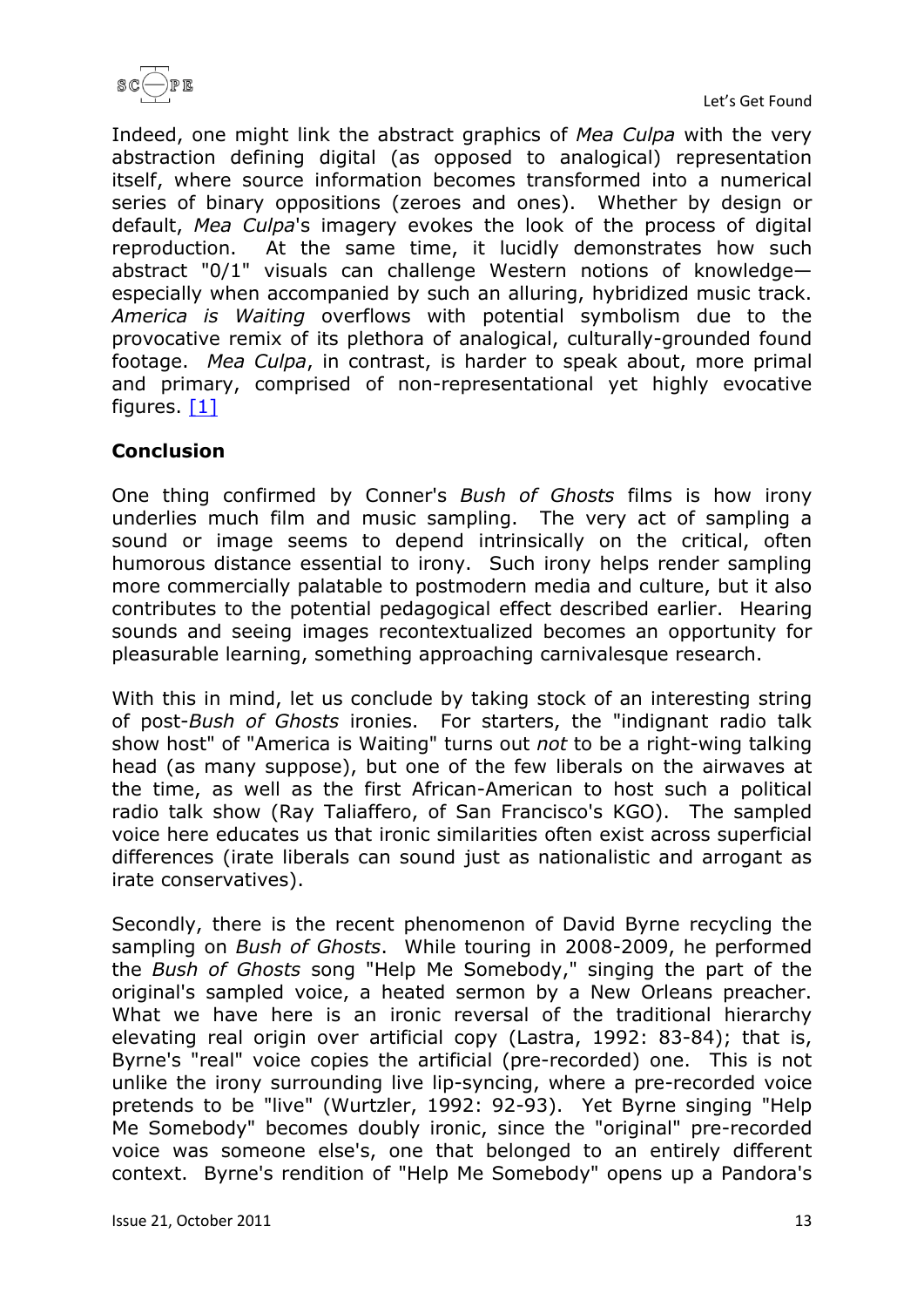

box of remediation, problematizing any conventional sense of authenticity. By singing it, Byrne remediates the sampled preacher's voice, which had previously been mediated numerous times: by the *Bush of Ghosts* album; by the radio broadcast from which it was sampled; and by the sermon genre, as well as the church where it was originally performed.

Lastly, there is some instructive irony surrounding Bruce Conner's legacy (he passed away in 2008). The internet, and digital culture in general, would appear to represent the fruition of Conner's life's work as an assemblage artist. The ultimate venue for remediation, the internet has become the premier window through which we access music, films, photos, television and video, not to mention a majority of the commercial and institutional world. Everything and anything can be easily copied, pasted and remixed to the tune of all manner of personal and political inflections. For better or for worse, Conner's found-footage filmmaking practice seems a crucial precursor, in both tone and style, not only to the internet mash-up, but also the collage paradigm guiding so much of popular computer culture.

According to Silva (2010), however, Conner insisted that none of his films be available for viewing on the internet. Beyond the degradation in image quality and viewing experience he perceived, he also felt there was a crucial, substantial distinction between the mass distribution and accessibility of the collage rampant across today's Web, and the more conceptually careful and meticulous collage he undertook as an avowedly underground film artist. While such an attitude might reflect high-art elitism and film purism, there is something to be said for film art not rushing full throttle into the digital fold. Likewise, we might heed Conner's cue and resist, or at least question, the "anything goes" remix frenzy. Instead, let us seek out and celebrate producers and consumers who engage what we might call "deep sampling" along the lines envisioned by *America is Waiting* and *Mea Culpa*.

We should therefore rediscover Conner's *Bush of Ghosts* films as anticipating what Henry Jenkins (2006) aptly calls our "convergence culture." These *Bush of Ghosts* films of 1980 point to the future, toward the more unconventional ways music and film have recently intersected: how song titles and lyrics get into films; how film dialogue and sound effects get into music; the cinematic as a musical concept and genre; music soundtracks to unmade, imagined films; film history as fodder for musical identity; and so on. Perhaps most significantly, these two modest, marginal films foresaw the potential for audio-visual sampling to teach and delight.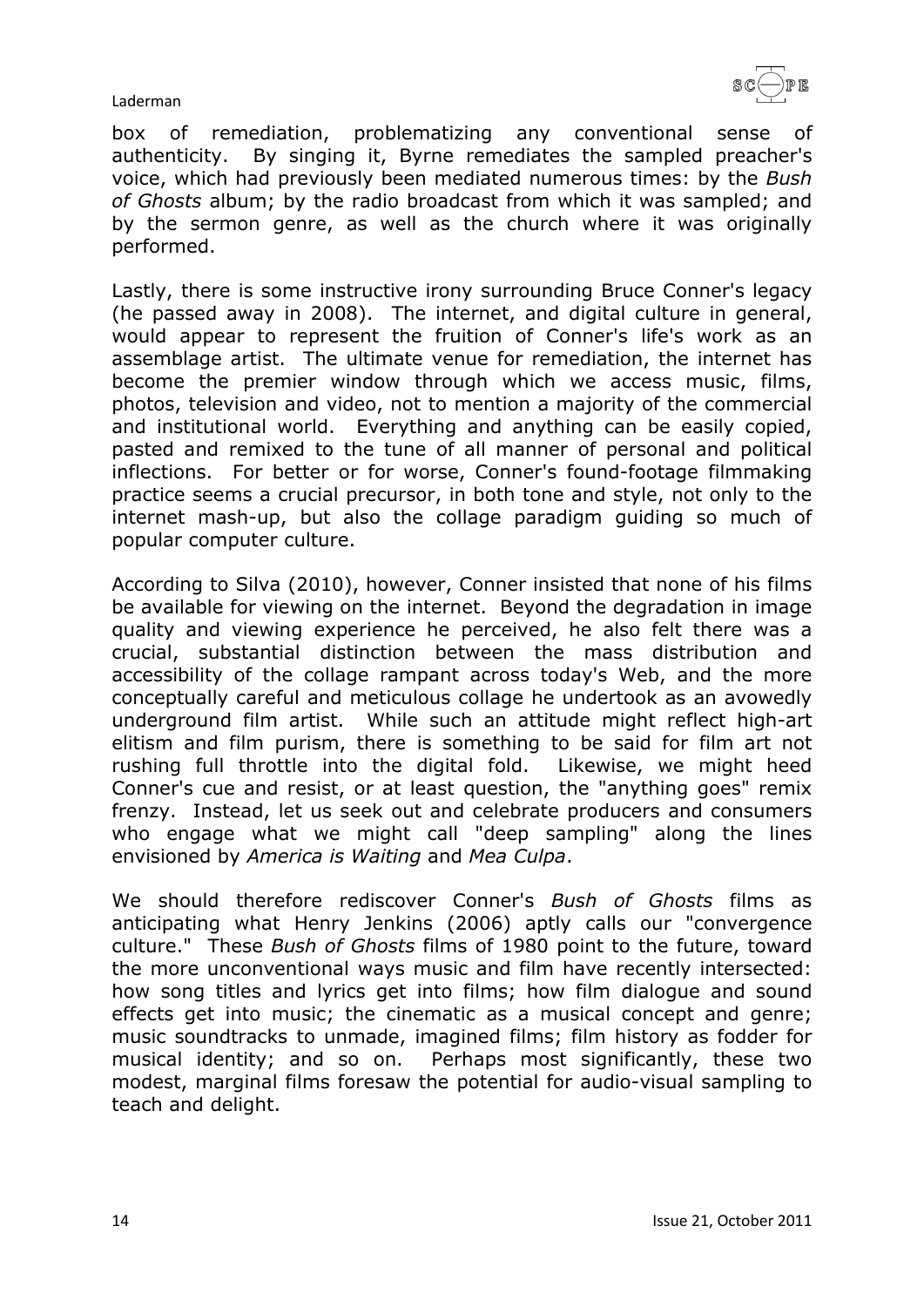



### **Notes**

[\[1\]](http://www.scope.nottingham.ac.uk/proof/laderman#n1) Unlike *America Is Waiting*, which is difficult to find, *Mea Culpa* is available on the re-issued *My Life in the Bush of Ghosts* CD, in QuickTime format. However, for those inclined to stay true to original formats, 16mm prints of both films can be rented from Canyon Cinema.

## **Bibliography**

Atkinson, Michael (1993) Collective Preconscious, *Film Comment* 29 (6), pp. 78-82.

Bartlett, Andrew (2004) Airshafts, Loudspeakers, and the Hip Hop Sample: Contexts and African American Musical Aesthetics, in Murray Forman and Mark Anthony Neal (eds.), *That's The Joint: The Hip-Hop Studies Reader*. New York: Routledge, pp. 393-406.

Bolter, Jay David and Richard Grusin (2000) *Remediation: Understanding New Media*. Boston: MIT Press.

Boswell, Peter (1999) Bruce Conner: Theater of Light and Shadow, in *2000 BC: The Bruce Conner Story Part II*. Minneapolis: Walker Art Center, pp. 25-82.

Brakhage, Stan (1989) *Film at Wit's End: Eight Avant-Garde Filmmakers***.**  Kingston, NY: Documentext.

Danks, Adrian (2006) The Global Art of Found Footage Film, in Linda Badley, R. Barton Palmer & Steven Jay Schneider (eds.), *Traditions in World Cinema*. New Brunswick: Rutgers University Press, pp. 241-253.

George, Nelson (2004) Sample This, in Murray Forman and Mark Anthony Neal (eds.), *That's The Joint: The Hip-Hop Studies Reader*. New York: Routledge, pp. 437-441.

Ivey, Bill and Steven Tepper (2006) Cultural Renaissance or Cultural Divide?, in *The Chronicle of Higher Education* 52 (37), p. B6.

Jenkins, Bruce (1999) Explosion in a Film Factory: the Cinema of Bruce Conner, in *2000 BC: The Bruce Conner Story Part II*. Minneapolis: the Walker Art Center, pp. 185-223.

Jenkins, Henry (2006) *Convergence Culture: Where Old and New Media Collide*. New York: New York University Press.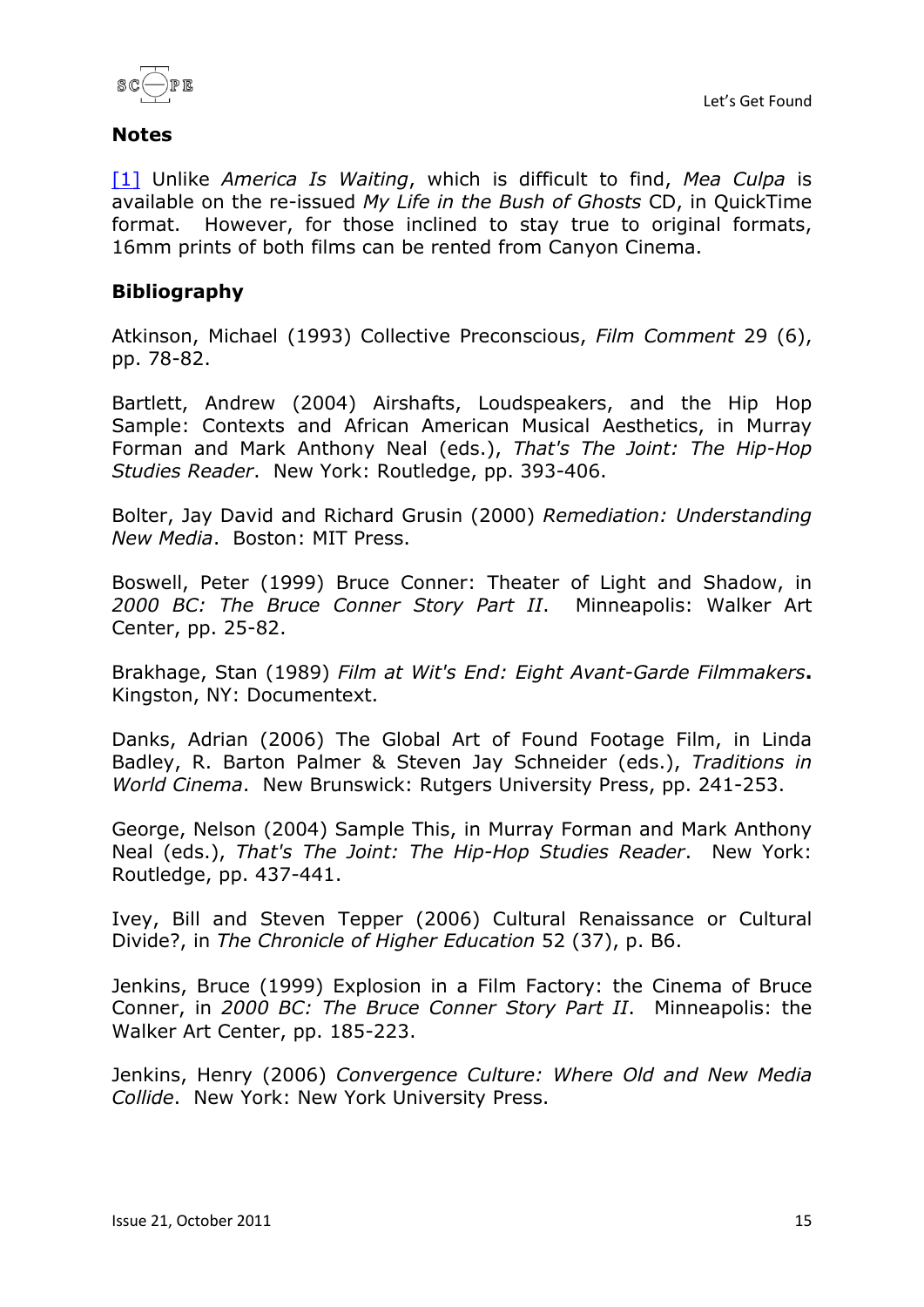

Keller, Daphne (2008) The Musician as Thief: Digital Culture and Copyright Law, in Paul D. Miller (ed.), *Sound Unbound: Sampling Digital Music and Culture*. Cambridge, MA: MIT Press, pp. 135-150.

Kun, Josh (2005) *Audiotopia: Music, Race and America*. Berkeley: University of California Press.

Lastra, James (1992) Reading, Writing and Representing Sound, in Rick Altman (ed.), *Sound Theory/Sound Practice*. New York: Routledge, pp. 65-86.

Lethem, Jonathan (2008) The Ecstasy of Influence: A Plagiarism Mosaic, in Paul D. Miller (ed.), *Sound Unbound: Sampling Digital Music and Culture*. Cambridge, MA: MIT Press, pp. 25-51.

McLeod, Kembrew (2010) How to Make a Documentary about Sampling— Legally, in *The Atlantic Monthly*, 31 March. Available at: [www.theatlantic.com/culture/archive/2010/03/how-to-make-a](http://www.theatlantic.com/culture/archive/2010/03/how-to-make-a-documentary-about-sampling-legally/38189/)[documentary-about-sampling-legally/38189/](http://www.theatlantic.com/culture/archive/2010/03/how-to-make-a-documentary-about-sampling-legally/38189/) [accessed 24 September 2011]

Rogin, Michael (1988) *Ronald Reagan, the Movie*. Berkeley: University of California Press.

Rose, Tricia (1994) *Black Noise: Rap Music and Black Culture in Contemporary America*. Middletown, CT: Wesleyan University Press.

Rothfuss, Joan (1999) Escape Artist, in *2000 BC: The Bruce Conner Story Part II*. Minneapolis: Walker Art Center, pp. 159-183.

Said, Edward (1978) *Orientalism*. New York: Vintage Books.

Schloss, Joseph G. (2004) *Making Beats: The Art of Sample-Based Hip-Hop*. Middletown, CT: Wesleyan University Press.

Sheppard, David (2009) *On Some Faraway Beach: The Life and Times of Brian Eno*. Chicago: Chicago Review Press.

----- (2010) email correspondence, June 10.

Silva, Michelle (2010) email correspondence, February 16; December 27.

Tamm, Eric (1995) *Brian Eno: His Music and the Vertical Color of Sound*. New York: Da Capo Press.

Tryon, Chuck (2009) *Reinventing Cinema: Movies in the Age of Media Convergence*. New Brunswick: Rutgers University Press.